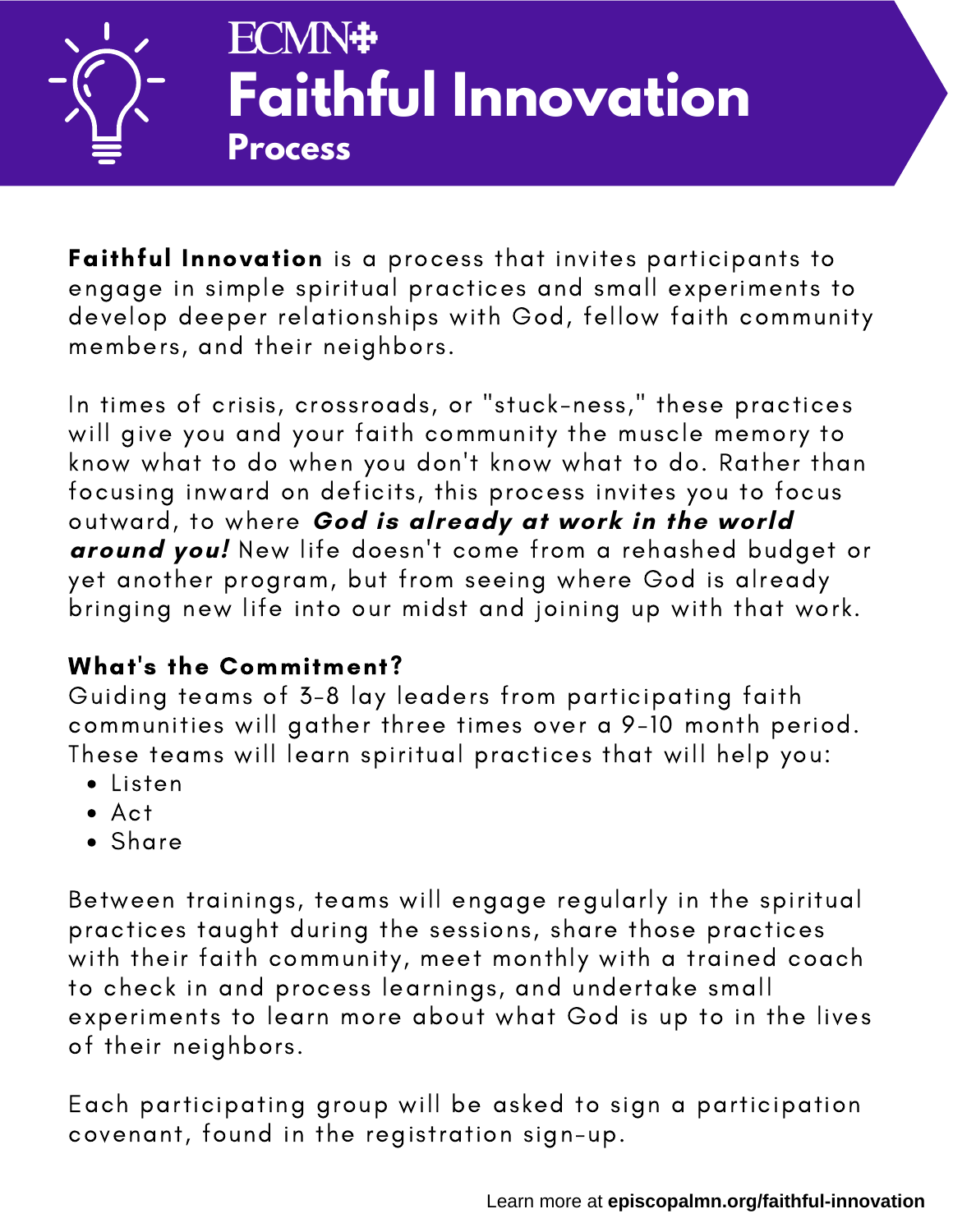

## The Logistics:

## South

The Inn at Shattuck-St. Mary's 1000 Shumway Avenue Faribault

Saturdays from 10am-3pm: July 23, 2022 November 12, 2022 April 1, 2023

## Metro

ECMN Gathering Space 1101 W. Broadway Minneapolis

Saturdays from 10am-3pm: September 17, 2022 January 14, 2023 April 22, 2023

#### North

Lafayette Community Center, Evergreen Room 3026 Minnesota Avenue Duluth

Saturdays from 10am-3pm: September 10, 2022 December 3, 2022 April 8, 2023